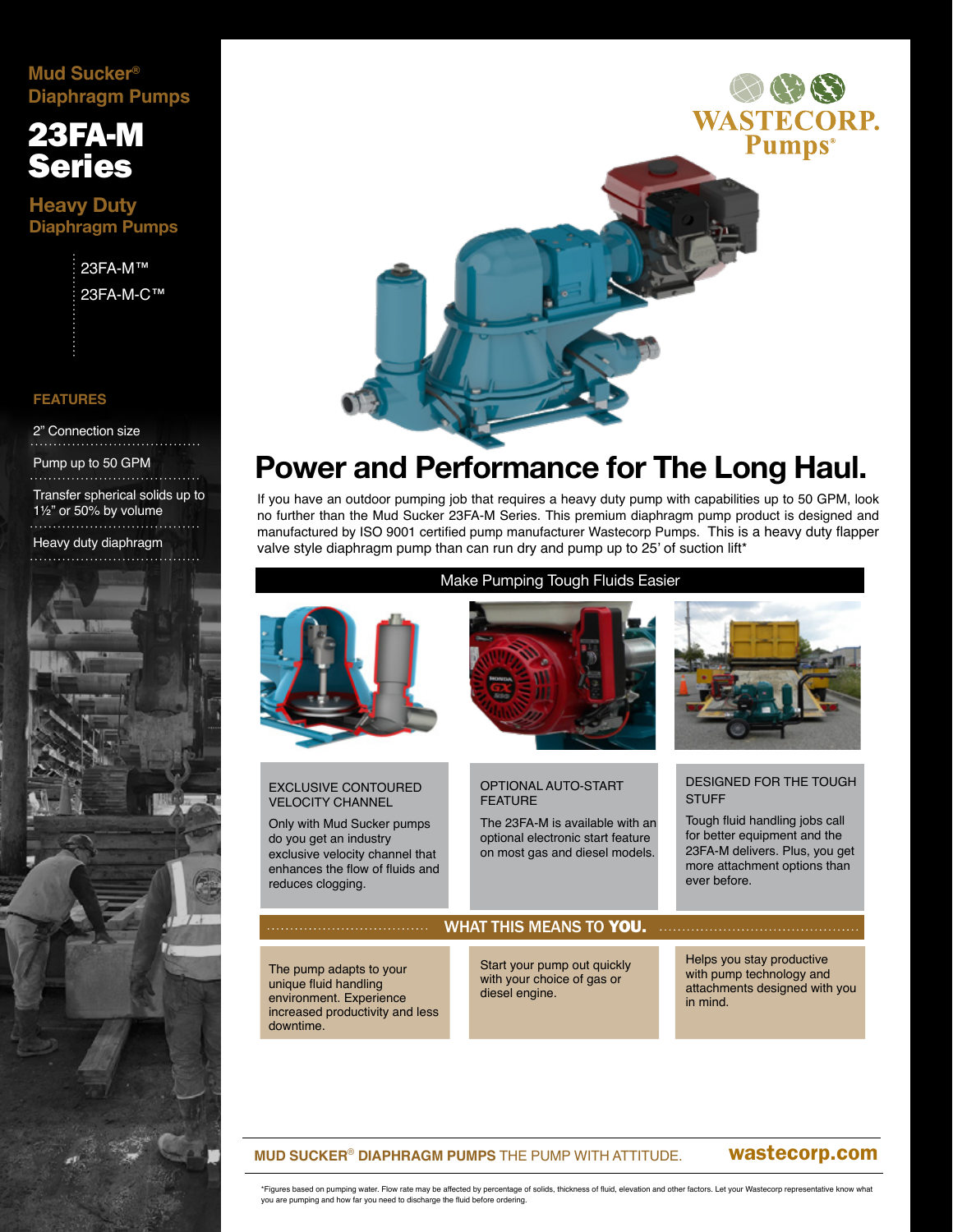

Premium Honda® gas engine

Heavy duty crank arm to pump the tough stuff at 50 GPM (max)

13" Santoprene<sup>®</sup> diaphragm

Exclusive Wastecorp engineered contoured velocity channel to move fluids without clogging

Lightweight aluminum pump body

High performance fabric reinforced flapper valves for long life cycle pumping

Manufactured in North America. Country/region specific models are available worldwide.

## Performance Range

| Max. capacity       | 50 GPM                              |
|---------------------|-------------------------------------|
| Max. suction lift   | 25'                                 |
| Max. discharge head | 25' vertical or 300' horizontal     |
| Solids handling     | $1\frac{1}{2}$ dia or 50% by volume |

## Pump and Motor Specifications

| Suction inlet/outlet size | $2"$ x $2"$<br>$140°$ F (60°C) continuous                |  |  |  |
|---------------------------|----------------------------------------------------------|--|--|--|
| Max. liquid temperature   |                                                          |  |  |  |
| Pump body casing          | Aluminum (ASTM A356)                                     |  |  |  |
| Diaphragm                 | 13" dia TPE Santoprene® Severe duty                      |  |  |  |
| <b>Flapper valves</b>     | <b>HNBR Reinforced</b>                                   |  |  |  |
| Gearbox                   | <b>SEW Eurodrive or Siemens</b>                          |  |  |  |
| Rod end bearing body      | Cast iron, protective coated for corrosion<br>resistance |  |  |  |

## Model Options

| <b>Description</b>      | Part No. | <b>Motor Option</b>                     |
|-------------------------|----------|-----------------------------------------|
| Gas engine (stationary) | 66543-00 | 5 hp. Honda GX Series<br>(Recoil Start) |
| Gas engine (Wheel kit)  | 66543-20 | 5 hp. Honda GX Series<br>(Recoil Start) |



Mud Sucker® Diaphragm Pumps<sup>&</sup> Consult factory if fluid temperature exceeds 140°F Toll-Free: 1.888.829.2783 Email: info@wastecorp.com

Mud Sucker 23FA Series pumps are specified for the following industries and applications: Federal and military, agricultural, aquaculture farming, farms, food processing, oil, gas, shale, select chemicals, pulp and paper mills, marine pumping applications, waste oil pumping, landfills, dewatering, biodiesel production, public works and others. Mention your application to your technical support representative at the time of order. Before operating your diaphragm pump, read, understand and follow all instructions in the manual and on the pump. Specifications and programs are accurate at the time of publication but subject to change without notice. Images may not reflect dealer inventory and/or unit specifications. Wastecorp, Mud Sucker and globes are trademarks of Wastecorp, WPCI Environmental Brands. No reproduction of this document without permission. © Wastecorp 2022.